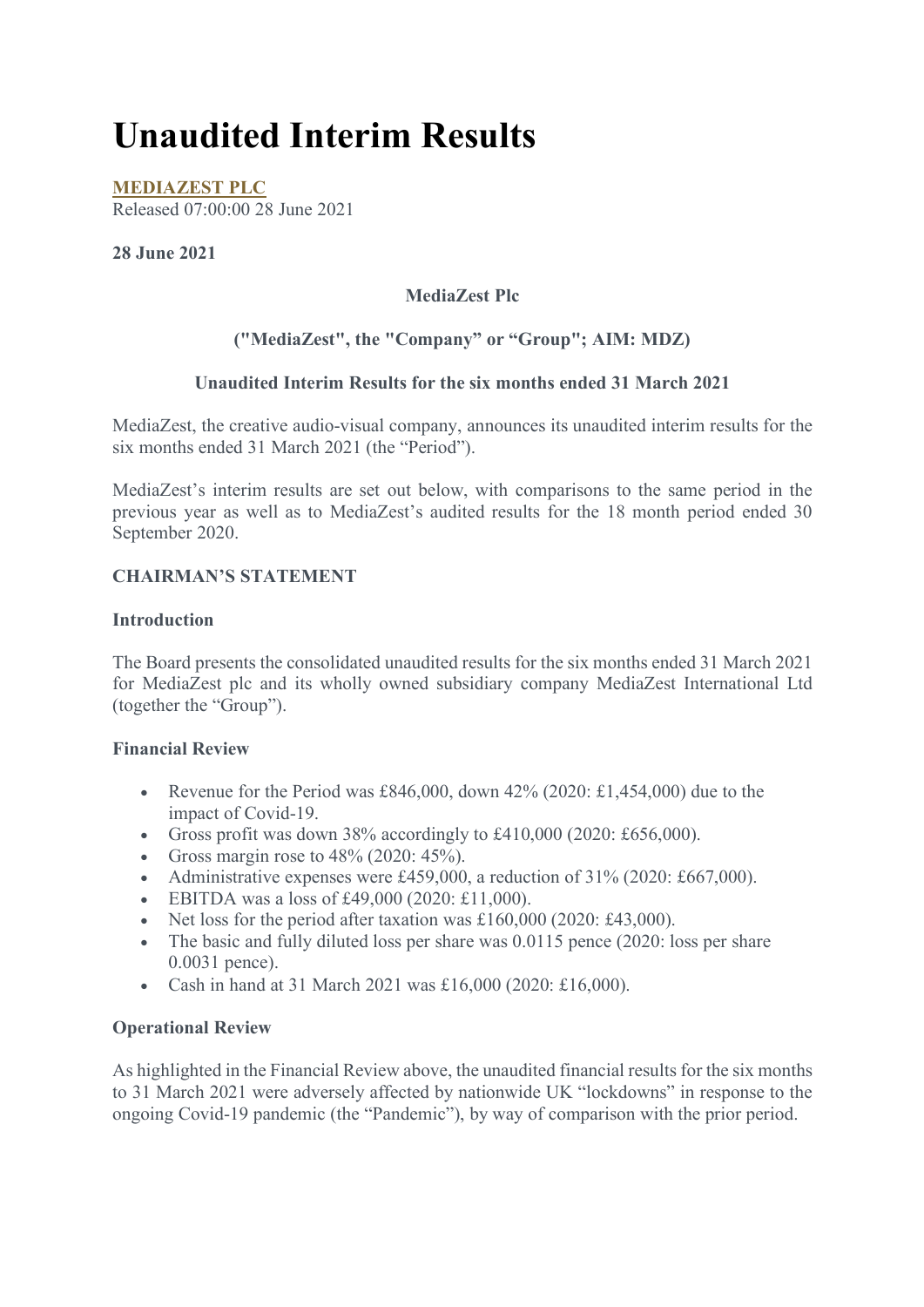However, since the end of the Period, business has improved significantly and the Group is extremely busy pitching and delivering projects for a wide range of both existing and new clients.

During December 2020 and January 2021 many clients ceased on-site installation work, with projects only beginning to recommence from early February 2021 onwards. This had a negative impact on financial results, particularly in January and February of 2021, the latter also impacted by the timing of revenue recognition under IFRS 15.

As noted in recent announcements, since the beginning of the calendar year the Group has seen a significant increase in new opportunities and in committed projects. The timing of these projects themselves and recognition of the resultant revenue to the Group (in accordance with accounting standards), has resulted in the benefit of these new business wins being recognised in the second half of the financial year rather than during the Period.

In light of the Pandemic, the Group continued to work hard to keep costs low during the 6 months and utilised the Government Job Retention Scheme appropriately during the Period.

Additional financing was not required and in the post balance sheet period the Group has been able to repay some shareholder debt using free cashflow from trading.

#### **Client Work in the Period**

The Group continued to work with long term clients such as Lululemon Athletica, Pets at Home, Ted Baker, and Hyundai during the Period, with new project installations as well as ongoing service and maintenance contractual work.

New store installations for Dermologica, Samsung and a number of digital kiosk projects did also go ahead at the beginning of these 6 months, and again towards the end of the Period as lockdown measures eased once more.

A number of new clients were added during the Period with smaller initial projects but the potential to grow into more significant engagements in the future.

Significant wins being delivered Post Period included the Vashi Covent Garden project, announced recently on 18 June and forthcoming new projects with Hyundai and Samsung.

Gross margins continued to hold up well reflecting the strong balance towards the Group's high-quality managed service offering.

#### **Outlook**

It remains difficult to assess the extent to which the Pandemic will affect the Group's forthcoming trading and financial performance as the situation continues to evolve rapidly with the final stage of 'unlocking', which was scheduled for 21 June, being deferred to 19 July in the light of recent data.

However, the number of new projects currently underway or already completed in the second half of the year has been encouraging and the Board is looking for the Group to deliver a much improved second half of Financial Year 21.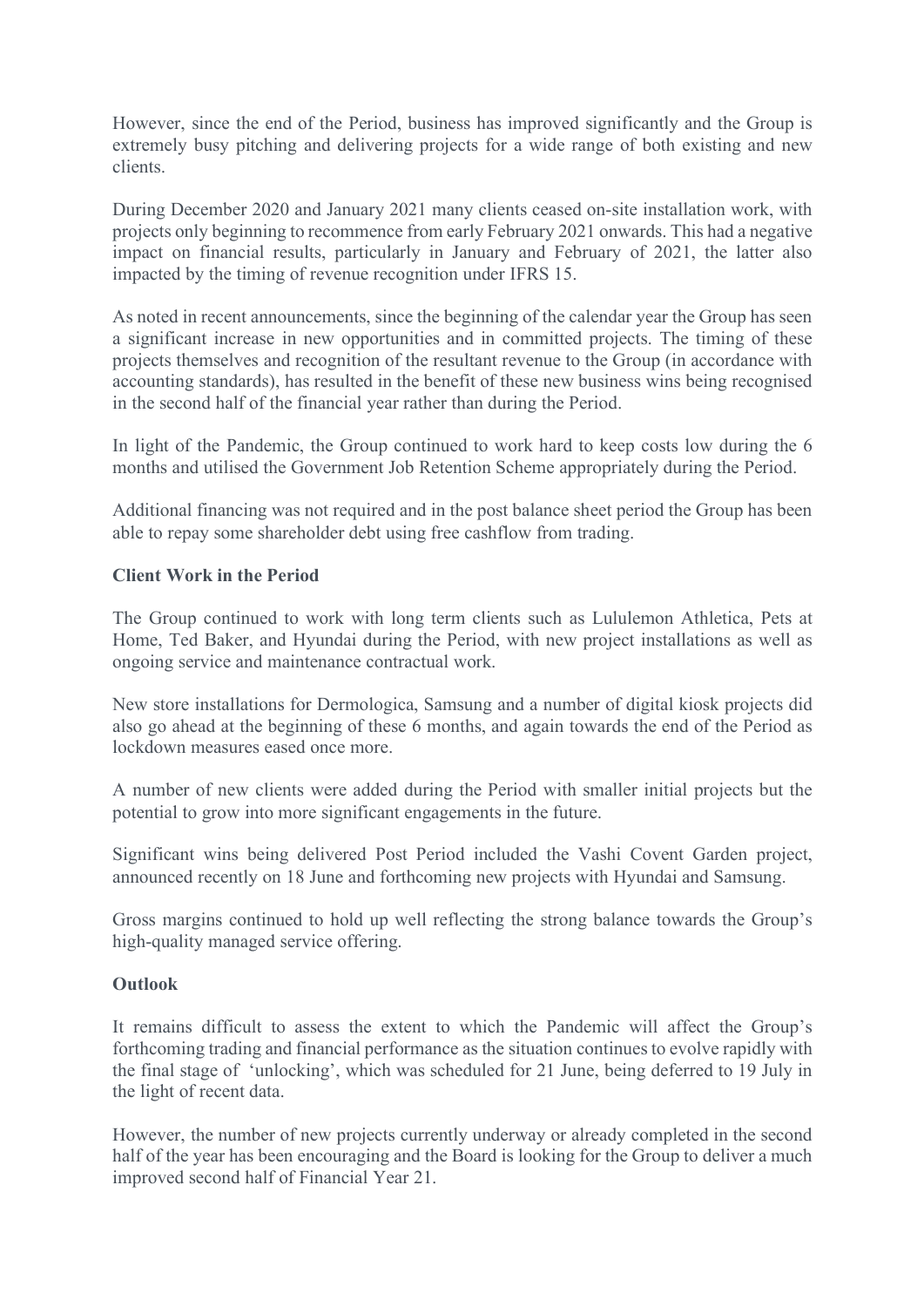Recurring revenue streams have been robust throughout the last 18 months and contracts continue to extend and grow in many cases. Developing these contracts and growing opportunities that focus on this type of business has been a priority in recent years and continues to show success and generate long term value in the Group.

Performance of the Group over the second six months and into the next financial year looks encouraging, subject to the uncertainty within which many businesses are currently operating.

The Board continues to work on the assumption that the disruption caused by the Pandemic will have an impact throughout 2021 and continues to plan accordingly, searching for new revenue streams whilst managing costs tightly.

**Lance O'Neill**

**Chairman**

**28 June 2021**

#### **CONSOLIDATED STATEMENT OF COMPREHENSIVE INCOME**

#### **FOR THE SIX MONTHS ENDED 31 MARCH 2021**

|                                                                 |              | <b>Unaudited</b> | <b>Unaudited</b> | <b>Audited</b> |
|-----------------------------------------------------------------|--------------|------------------|------------------|----------------|
|                                                                 |              | 6 months         | 6 months         | 18 months      |
|                                                                 | <b>Notes</b> | $31-Mar-21$      | $31-Mar-20$      | 30-Sep-20      |
|                                                                 |              | $\pounds$ '000   | £'000            | £'000          |
| <b>Continuing Operations</b>                                    |              |                  |                  |                |
| Revenue                                                         |              | 846              | 1,454            | 3,068          |
| Cost of sales                                                   |              | (436)            | (798)            | (1, 544)       |
|                                                                 |              |                  |                  |                |
| <b>Gross profit</b>                                             |              | 410              | 656              | 1,524          |
| Other operating income                                          |              |                  |                  | 25             |
| Administrative expenses before<br>depreciation and amortisation |              | (459)            | (667)            | (1,735)        |
|                                                                 |              |                  |                  |                |
| <b>EBITDA</b>                                                   |              | (49)             | (11)             | (186)          |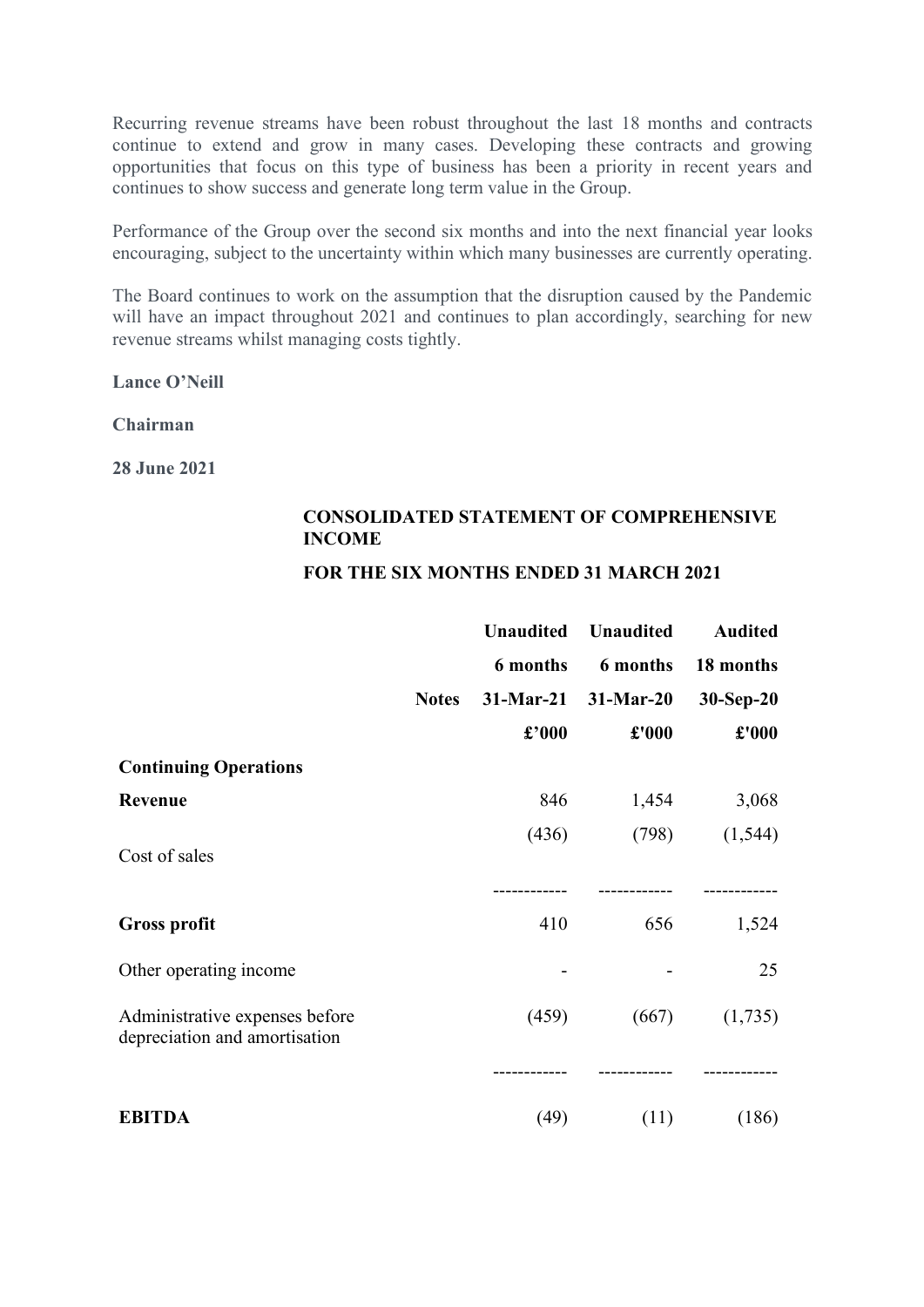| Administrative expenses –<br>depreciation & amortisation                                                                          |                  | (38)      | (41)      | (124)     |
|-----------------------------------------------------------------------------------------------------------------------------------|------------------|-----------|-----------|-----------|
| <b>Operating (Loss)/Profit</b>                                                                                                    |                  | (87)      | (52)      | (310)     |
| <b>Finance Costs</b>                                                                                                              |                  | (73)      | (31)      | (168)     |
| (Loss)/Profit before taxation                                                                                                     |                  | (160)     | (83)      | (478)     |
| Taxation                                                                                                                          |                  |           | 40        | 30        |
| (Loss)/Profit for the period and<br>total comprehensive loss/income<br>for the period attributable to the<br>owners of the parent |                  | (160)     | (43)      | (448)     |
| Earnings/(Loss) per ordinary 0.01p<br>$(2020: 0.01p)$ share                                                                       |                  |           |           |           |
| <b>Basic</b>                                                                                                                      | $\boldsymbol{2}$ | (0.0115)p | (0.0031)p | (0.0324)p |
| <b>Diluted</b>                                                                                                                    | 2                | (0.0115)p | (0.0031)p | (0.0324)p |

# **CONSOLIDATED STATEMENT OF FINANCIAL POSITION**

### **AS AT 31 MARCH 2021**

|                                               | <b>Unaudited</b>      | <b>Unaudited</b> | <b>Audited</b>                             |
|-----------------------------------------------|-----------------------|------------------|--------------------------------------------|
|                                               | As at 31-<br>$Mar-21$ | $Mar-20$         | As at $31 - As$ at $30$ -Sep-<br><b>20</b> |
|                                               | £'000                 | £'000            | £'000                                      |
| <b>ASSETS</b><br><b>Non-current assets</b>    |                       |                  |                                            |
| Goodwill                                      | 2,772                 | 2,772            | 2,772                                      |
| Owned<br>Property, plant and equipment        | 25                    | 54               | 39                                         |
| Right-of-use<br>Property, plant and equipment | 149                   | 157              | 171                                        |
|                                               |                       |                  |                                            |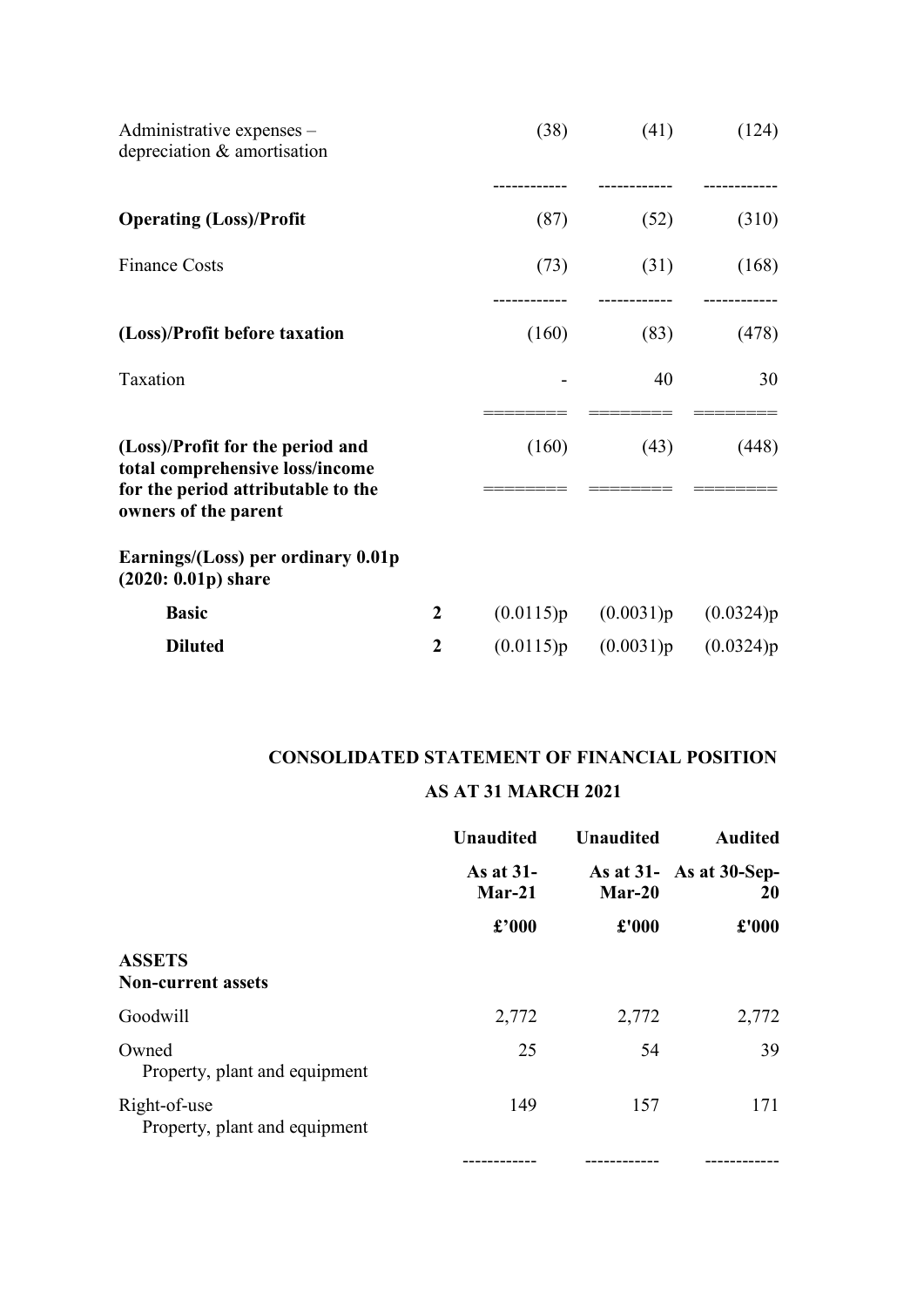|                                                | 2,946    | 2,983   | 2,982   |
|------------------------------------------------|----------|---------|---------|
| <b>Current assets</b>                          |          |         |         |
| Inventories                                    | 238      | 116     | 93      |
| Trade and other receivables                    | 408      | 548     | 493     |
| Cash and cash equivalents                      | 16       | 16      | 91      |
|                                                | 662      | 680     | 677     |
| <b>TOTAL ASSETS</b>                            | 3,608    | 3,663   | 3,659   |
| <b>EQUITY</b>                                  |          |         |         |
| <b>Shareholders' Equity</b>                    |          |         |         |
| Called up share capital                        | 3,656    | 3,656   | 3,656   |
| Share premium                                  | 5,244    | 5,244   | 5,244   |
| Share option reserve                           | 146      | 146     | 146     |
| Retained earnings                              | (7, 837) | (7,500) | (7,677) |
| <b>TOTAL EQUITY</b>                            | 1,209    | 1,546   | 1,369   |
|                                                |          |         |         |
| <b>LIABILITIES</b>                             |          |         |         |
| <b>Non-current liabilities</b>                 |          |         |         |
| Financial liabilities -<br>borrowings:         |          |         |         |
| Interest bearing lease<br>liabilities          | 136      | 118     | 157     |
| Other interest bearing<br>loans and borrowings | 182      |         | 176     |
|                                                | 318      | 118     | 333     |
| <b>Current liabilities</b>                     |          |         |         |
| Trade and other payables                       | 1,175    | 1,252   | 968     |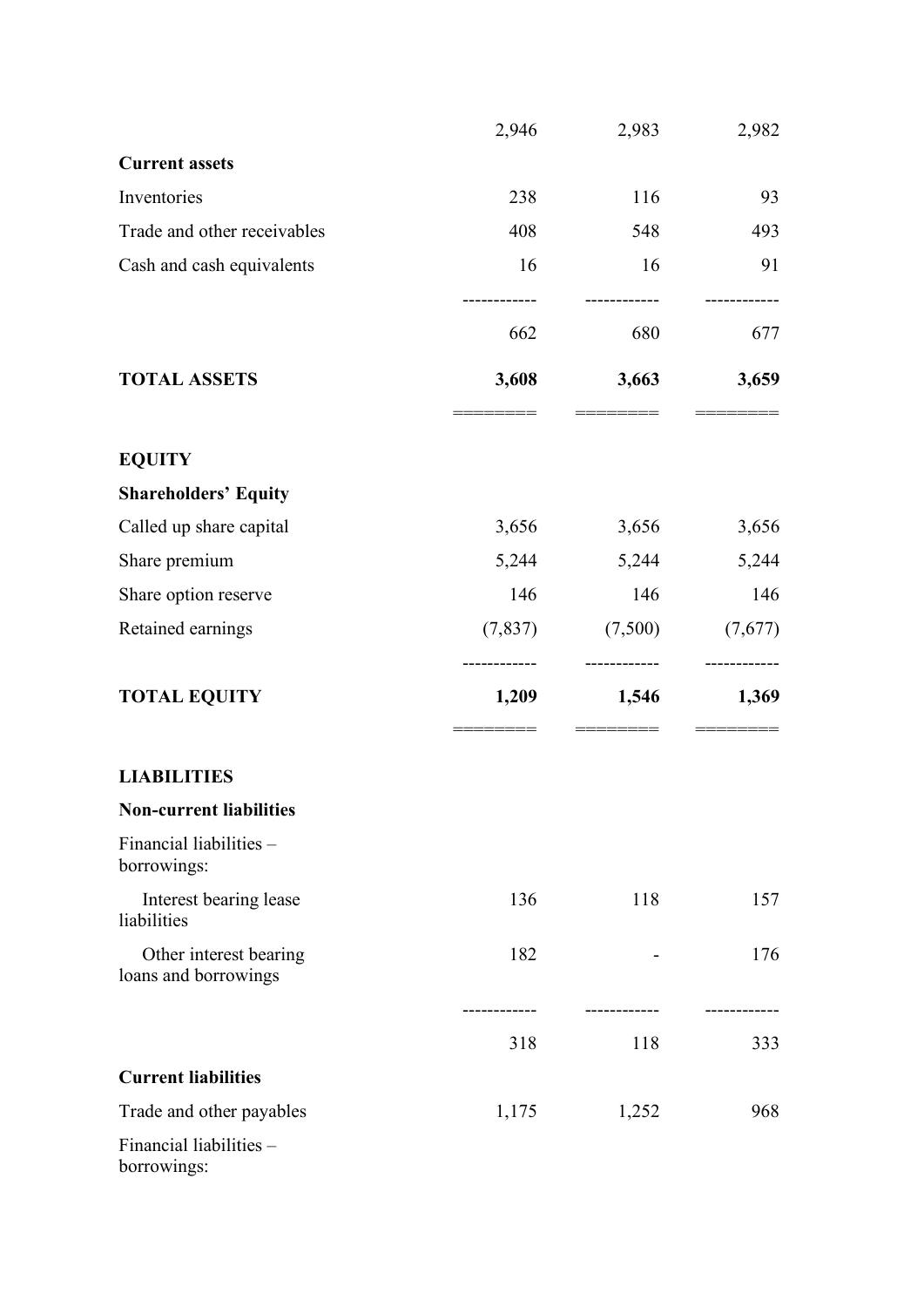| <b>TOTAL EQUITY AND</b><br><b>LIABILITIES</b>  | 3,608 | 3,663 | 3,659 |
|------------------------------------------------|-------|-------|-------|
|                                                |       |       |       |
| <b>TOTAL LIABILITIES</b>                       | 2,399 | 2,117 | 2,290 |
|                                                | 2,081 | 1,999 | 1,957 |
|                                                |       |       |       |
| Other interest bearing<br>loans and borrowings | 720   | 510   | 685   |
| Interest bearing lease<br>liabilities          | 55    | 54    | 59    |
| Invoice discounting<br>facility                | 131   | 183   | 245   |
|                                                |       |       |       |

# **CONSOLIDATED STATEMENT OF CHANGES IN EQUITY FOR THE SIX MONTHS ENDED 31 MARCH 2021**

|                                            | Share   | Share   | Share<br>Options | Retained | <b>Total</b>  |
|--------------------------------------------|---------|---------|------------------|----------|---------------|
|                                            | Capital | Premium | Reserves         | Earnings | <b>Equity</b> |
|                                            | £'000   | £'000   | £'000            | £'000    | £'000         |
| <b>Balance at 31 March 2019</b>            | 3,656   | 5,244   | 146              | (7,227)  | 1,819         |
| Impact of IFRS 16<br>implementation        |         |         |                  | (2)      | (2)           |
| <b>Balance at 1 April 2019</b><br>restated | 3,656   | 5,244   | 146              | (7,229)  | 1,817         |
| Loss for the year                          |         |         |                  | (271)    | (271)         |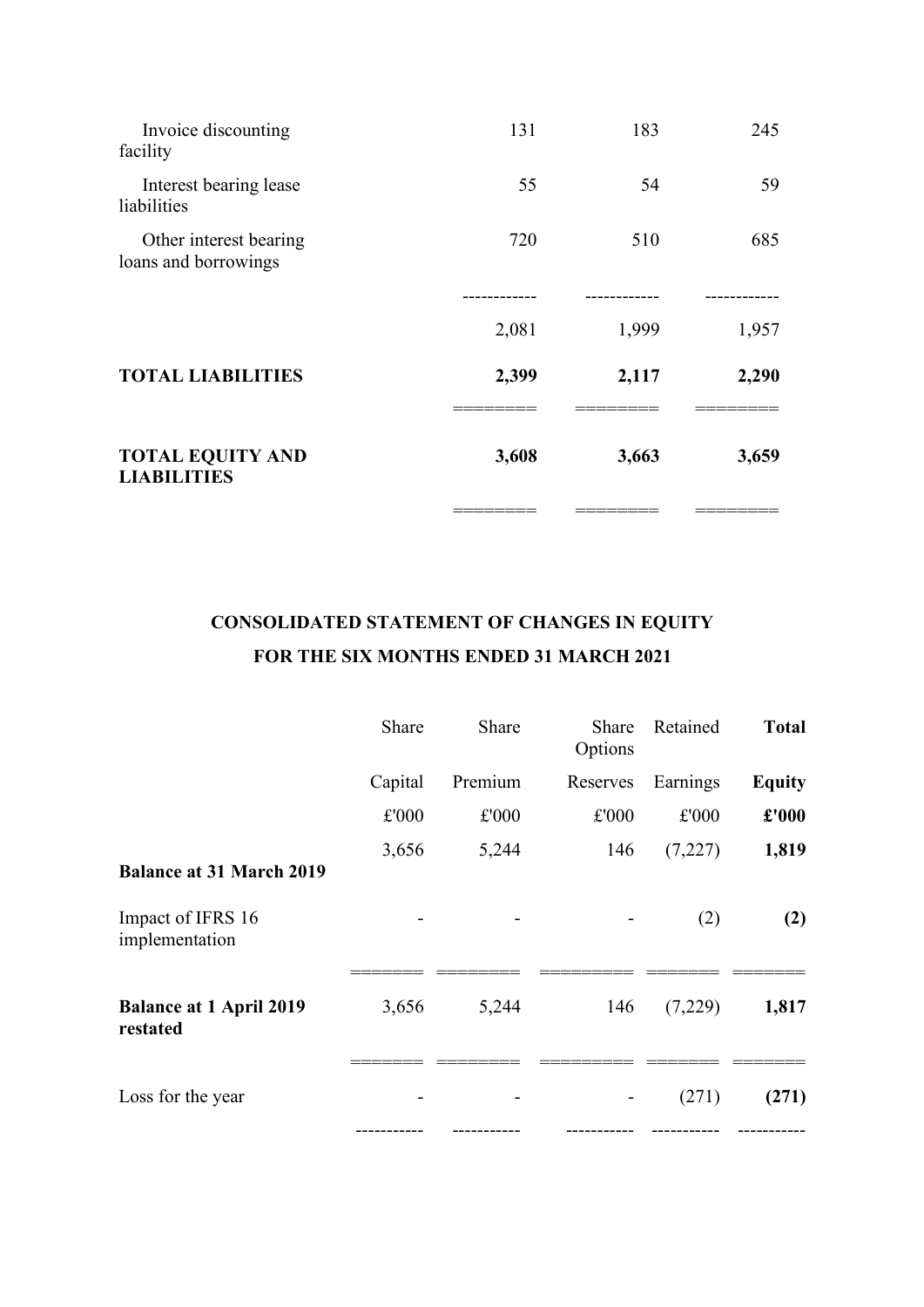| Total comprehensive loss for<br>the year   |       |       |     | (271)    | (271) |
|--------------------------------------------|-------|-------|-----|----------|-------|
| <b>Balance at 31 March 2020</b>            | 3,656 | 5,244 | 146 | (7,500)  | 1,546 |
| Loss for the period                        |       |       |     | (177)    | (177) |
| Total comprehensive loss for<br>the period |       |       |     | (177)    | (177) |
| <b>Balance at 30 September</b><br>2020     | 3,656 | 5,244 | 146 | (7,677)  | 1,369 |
| Loss for the period                        |       |       |     | (160)    | (160) |
| Total comprehensive loss for<br>the period |       |       |     | (160)    | (160) |
| <b>Balance at 31 March 2021</b>            | 3,656 | 5,244 | 146 | (7, 837) | 1,209 |

# **CONSOLIDATED STATEMENT OF CASH FLOWS FOR THE SIX MONTHS ENDED 31 MARCH 2021**

======= ======== ========= ======= =======

|                                                 |                         | <b>Unaudited</b> | <b>Unaudited</b>        | <b>Audited</b>     |
|-------------------------------------------------|-------------------------|------------------|-------------------------|--------------------|
|                                                 |                         | 6 months         |                         | 6 months 18 months |
|                                                 | <b>Note</b>             |                  | $31-Mar-21$ $31-Mar-20$ | $30-Sep-20$        |
|                                                 |                         |                  | £'000                   | $\pounds 000$      |
| Net cash generated from operating<br>activities | $\overline{\mathbf{3}}$ | 94               | (14)                    | (73)               |
| Taxation                                        |                         |                  | 40                      | 30                 |
|                                                 |                         |                  |                         |                    |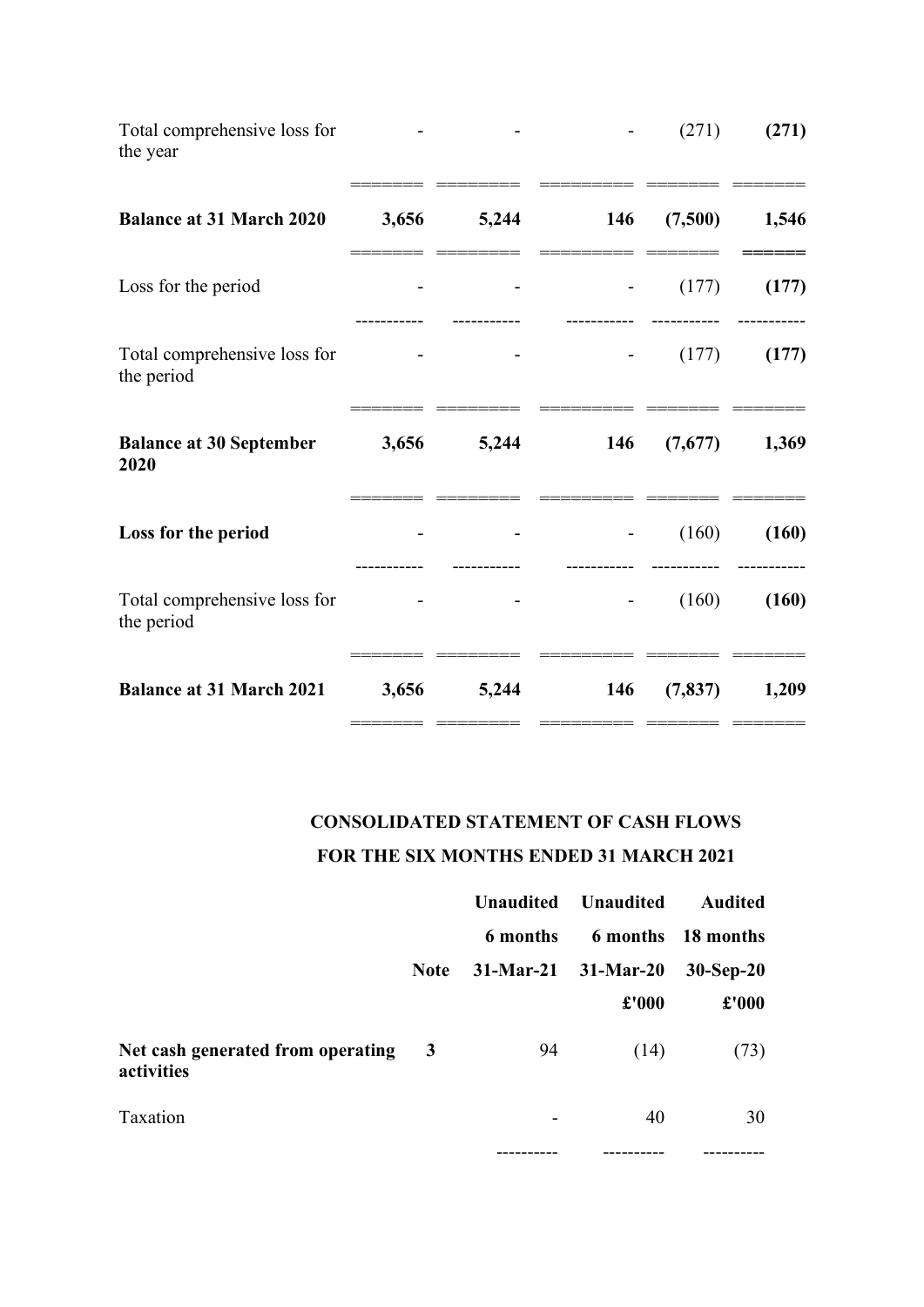| Net cash generated from operating<br>activities                        | 94                  | 26                  | (43)            |
|------------------------------------------------------------------------|---------------------|---------------------|-----------------|
| Cash flows used in investing<br>activities                             |                     |                     |                 |
| Purchase of plant and machinery                                        | (2)                 | 8                   | (29)            |
| Net cash used in investing<br>activities                               | (2)                 | 8                   | (29)            |
| <b>Cash flow from financing activities</b>                             |                     |                     |                 |
| Other loans                                                            | (5)                 | 19                  | (16)            |
| Bounce back loan                                                       |                     |                     | 50              |
| Lease liability payments                                               | (20)                | (46)                | (47)            |
| Shareholder loan receipts                                              |                     | 218                 | 718             |
| Shareholder loan repayments                                            |                     | (219)               | (515)           |
| Interest paid                                                          | (28)                | (28)                | (93)            |
| Net cash (used in)/ generated from<br>financing activities             | -----------<br>(53) | -----------<br>(56) | ---------<br>97 |
| Net increase in cash and cash<br>equivalents                           | 39                  | (22)                | 25              |
| Cash and cash equivalents at<br>beginning of year                      | (154)               | (145)               | (179)           |
| Cash and cash equivalents at end<br>$\overline{\mathbf{4}}$<br>of year | (115)               | (167)               | (154)           |

# **NOTES TO THE FINANCIAL INFORMATION**

**1. Basis of Preparation**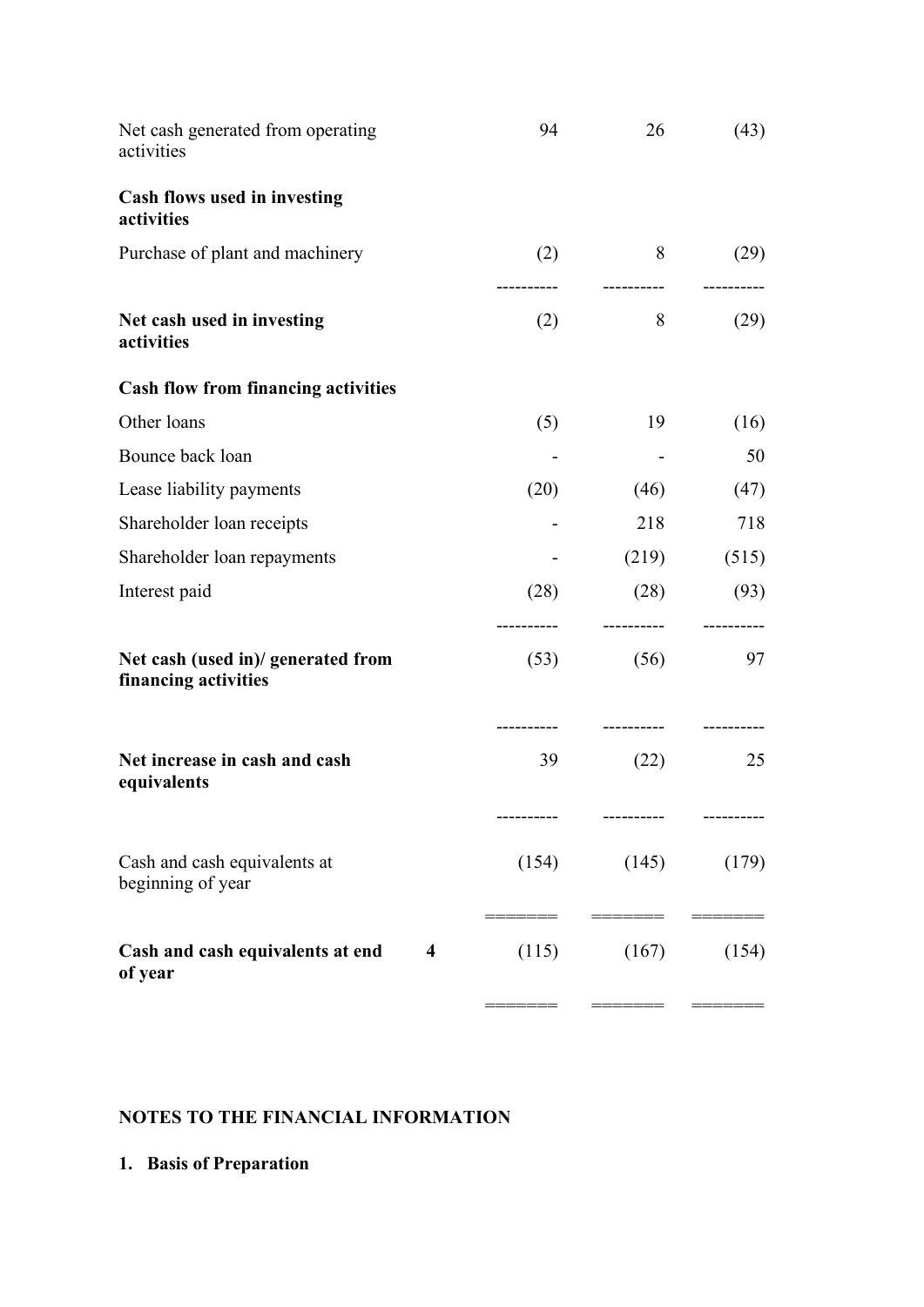The Group's annual financial statements are prepared in accordance with international accounting standards in conformity with the requirements of the Companies Act 2006.

Accordingly, the consolidated six-month financial information in this report has been prepared using accounting policies consistent with international accounting standards. The international accounting standards are subject to amendment and interpretation by the International Accounting Standards Board (IASB). The financial information has been prepared on the basis of international accounting standards expected to be applicable as at 30 September 2021.

This interim report does not comply with IAS 34 "Interim Financial Reporting" as permissible under the AIM Rules for Companies.

#### **Going Concern**

The Directors have considered financial projections based upon known future invoicing, existing contracts, pipeline of new business and the number of opportunities it is currently working on. In addition, these forecasts have been considered in the light of the ongoing challenges in the global economy, previous experience of the markets in which the Group operates and the seasonal nature of those markets, as well as the likely ongoing impact of the Covid-19 pandemic. These forecasts indicate that the Group will generate sufficient cash resources to meet its liabilities as they fall due over the next 12-month period from the date of this interim announcement.

As a result, the Directors consider that it is appropriate to draw up the financial information on a going concern basis. Accordingly, no adjustments have been made to reflect any write downs or provisions that would be necessary should the Group prove not to be a going concern, including further provisions for impairment to goodwill and investments in Group companies.

#### **Non-statutory accounts**

The financial information contained in this document does not constitute statutory accounts within the meaning of Section 434 of the Companies Act 2006 ("the Act").

The statutory accounts for the 18 months ended 30 September 2020 have been filed with the Registrar of Companies. The report of the auditors on those statutory accounts was unqualified, did include a reference to which the auditor drew attention by way of emphasis without qualifying their report in respect of going concern and did not contain a statement under section 498(2) or 498(3) of the Companies Act 2006.

The financial information for the six months to 31 March 2021 has not been audited.

#### **2. Earnings per share**

Basic earnings per share is calculated by dividing the loss attributed to ordinary shareholders of £160,000 (2020: £43,000) by the weighted average number of shares during the period of 1,396,425,774 (2020: 1,396,425,774). The diluted earnings per share is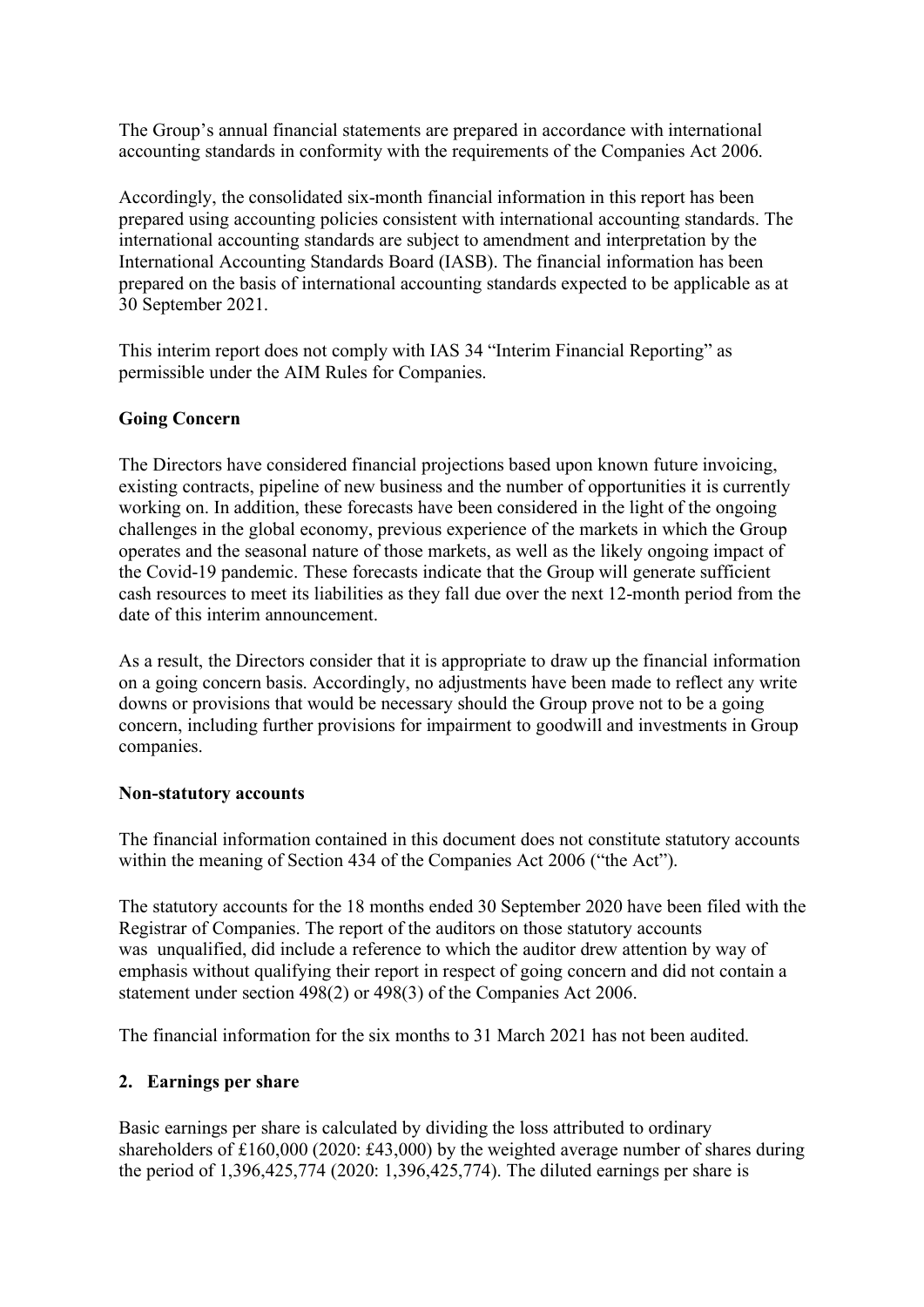identical to that used for basic earnings per share as the warrants or share options are antidilutive.

## **3. Cash generated from operations**

|                                                               | <b>Unaudited</b> | <b>Unaudited</b>     | <b>Audited</b> |
|---------------------------------------------------------------|------------------|----------------------|----------------|
|                                                               | 6 months         | <b>6</b> months      | 18 months      |
|                                                               | 31-Mar-21        | $31-Mar-20$          | $30-Sep-20$    |
|                                                               |                  | $\pmb{\pounds}$ '000 | £'000          |
| Loss after tax                                                | (160)            | (50)                 | (478)          |
| Taxation                                                      |                  |                      | 30             |
| Depreciation/amortisation charge                              | 38               | 41                   | 125            |
| <b>Finance Costs</b>                                          | 26               | 38                   | 73             |
| Increase in inventories                                       | (145)            | (18)                 | (24)           |
| Increase in payables                                          | 252              | 169                  | 242            |
| Decrease/(increase) in receivables                            | 83               | (194)                | (41)           |
| Net cash generated from/(absorbed by)<br>operating activities | 94               | (14)                 | (73)           |
|                                                               |                  |                      |                |

**4. Cash and cash equivalents**

|                              | <b>Unaudited</b> | <b>Unaudited</b> | <b>Audited</b> |
|------------------------------|------------------|------------------|----------------|
|                              | 6 months         | 6 months         | 18 months      |
|                              | 31-Mar-21        | $31-Mar-20$      | $30-Sep-20$    |
|                              | £'000            | £'000            | £'000          |
| Cash held at bank            | 16               | 16               | 91             |
| Invoice discounting facility | (131)            | (183)            | (245)          |
|                              |                  |                  |                |
|                              | (115)            | (167)            | (154)          |
|                              |                  |                  |                |

### **5. Subsequent events**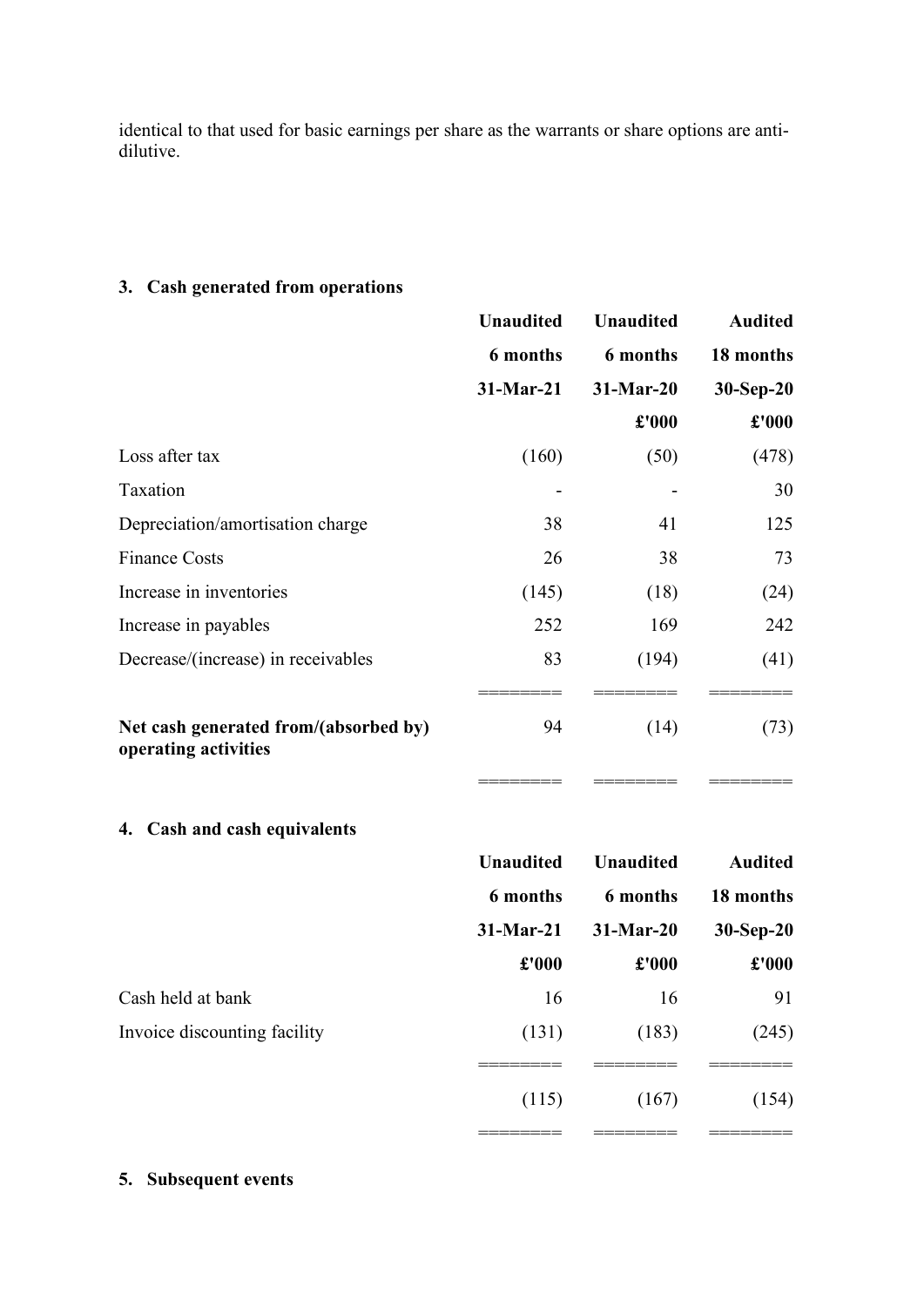Subsequent to 31 March 2021, the Government's "roadmap" out of "lockdown" has seen the re-opening of many of the Group's clients' stores, especially in the retail sector, and an upswing in new projects coming through the pipeline, with the expectation that the second half of the financial year ending 30 September 2021 will show significant improvement.

The repayment of the Group's Bounce Back Loan of £50,000 under the Government's scheme, is due to commence from June 2021 at £887 per month. Interest on the £150,000 Convertible Loan Note instrument, secured in August 2020 to provide additional working capital for the Group, is being paid quarterly at an annual rate of 7%.

In the post balance sheet period the Group has been able to repay some shareholder debt using free cashflow from trading.

#### **6. Distribution of the Interim Report**

Copies of the Interim Report will be available to the public from the Company's website, www.mediazest.com, and from the Company Secretary at the Company's registered address at Unit 9, Woking Business Park, Albert Drive, Woking, Surrey, GU21 5JY.

*This announcement contains inside information for the purposes of Article 7 of the Market Abuse Regulation (EU) 596/2014 as it forms part of UK domestic law by virtue of the European Union (Withdrawal) Act 2018 ("MAR"), and is disclosed in accordance with the Company's obligations under Article 17 of MAR.*

#### **Enquiries:**

| <b>Geoff Robertson</b><br><b>Chief Executive Officer</b><br>MediaZest Plc      | 0845 207 9378 |
|--------------------------------------------------------------------------------|---------------|
| David Hignell/Adam Cowl<br>Nominated Adviser<br>SP Angel Corporate Finance LLP | 020 3470 0470 |
| Claire Noyce<br><b>Broker</b><br>Hybridan LLP                                  | 020 3764 2341 |

#### **Notes to Editors:**

About MediaZest